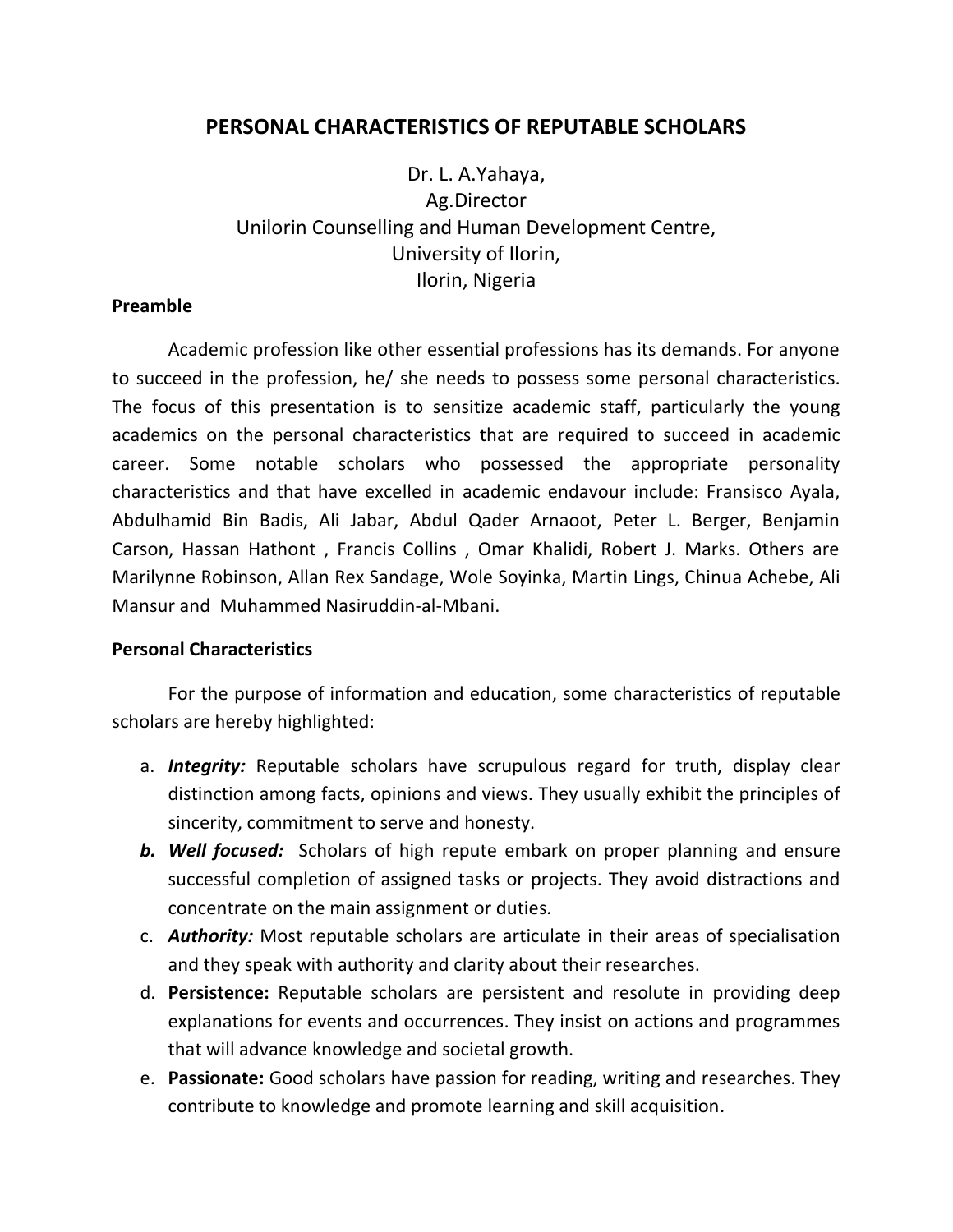- f. **Productive:** Reputable scholars are productive. This is done through teaching, resear ch and community development. They present published research findings and make appropriate recommendations to promote human development.
- g. **Resourcefulness:** Good scholars are always ready to learn and acquire new skills. They seek competitive opportunities in which they compete for the best research grants, prominent academic awards and recognition. Such scholars are familiar with and knowledgeable in areas of classical and theoretical literature.
- h. *Loyalty:* Reputable scholars support their universities or organisations. They actively engaged in the development of new ideas, ensure academic discipline, mentor junior colleagues and promote conducive environment for teaching, learning and research.
- i. *Connectivity:* Good scholars are internationally connected. They net-work with leading national and international scholars in their fields and bring honour and glory to their institutions/organisations.
- j. *Ethics:* Reputable academics follow strong professional ethics. They display honesty about their work, avoid exploitation, accept constructive criticisms, engage in constructive criticisms, treat others with respect and avoid gaining personal advantages out of serving positions.
- k. *Contribution:* Reputable scholars make significant contribution in their academic endeavours. Their research efforts are often reflected as sound theory that have been widely cited and recognised.
- l. *Tenacity:* Good scholars demonstrate ability to continue in the face of set-backs, delays, criticisms and rejection of efforts. They are always ready to make corrections and learn from others.
- m. *Service to mankind:* Reputable scholars put the interest of humanity as the main objective of each inquiry. They avoid researches that are directed against mankind.
- n. *Open-mindedness*: Scholars of high repute are willing and able to understand a range of views and to accommodate them as appropriate in their own thinking. They are receptive to the ideas of other researchers and they give acknowledgement whenever it is due and to whom it is due.
- o. *Visionary*: Reputable scholars have personal driving search for improving human knowledge. They think ahead of others and strive to provide solutions to human problems.

## *Conclusion*